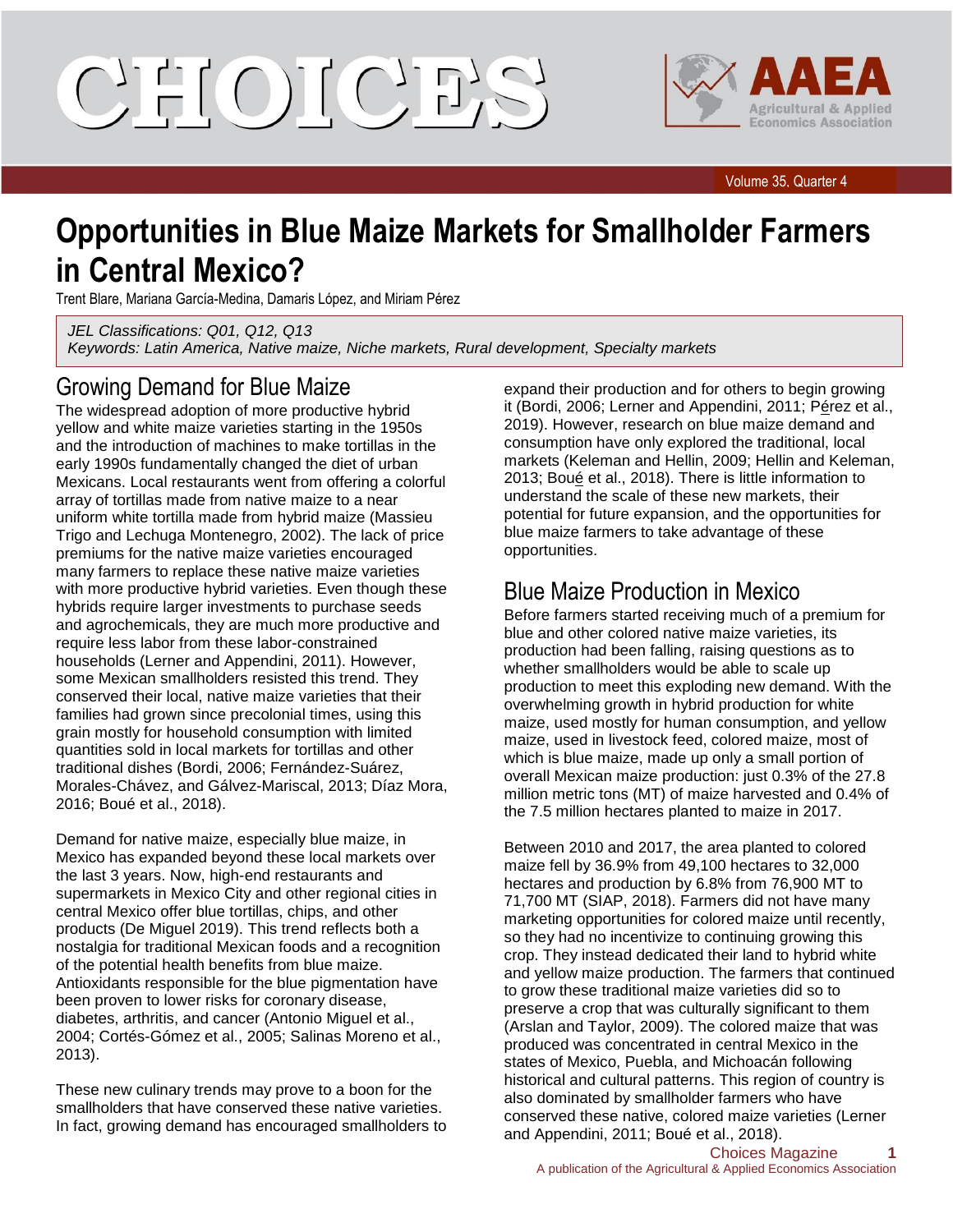Starting in 2015, SIAP, the statistical arm of the Mexican Secretariat of Agriculture, collected data on maize prices for blue maize (Table 1). Before 2015, blue maize statistics were aggregated with colored maize in the official statistics. These data reveal that over the last few years, farmers were able to earn significantly more for blue maize in comparison to white and yellow maize. In fact, in 2017 (the last year that data were available), farmers received 21.6% more for blue maize than they did for yellow maize, the maize variety used as a reference in commercial contracts and on the board of trade; the narrowing in prices in 2016 represents supply level changes between the varieties within Mexico rather than movements in international markets, as maize prices for human consumption in Mexico remain

disarticulated from international markets (Motamed, Foster, and Tyner, 2008).

# Experiences in the Blue Maize Value Chain

To analyze the blue maize markets, we interviewed 37 vendors in seven regional and local markets, five chefs of high-end restaurants, five supermarket distributors in the Mexico City Metropolitan area, and two large industrial processors between January and April 2019. We collected information on the products they offered, promotional strategies, volumes purchased over the last 3 years, their relationship with farmers, purchasing requirements, limitations in supply, storage capacity, and their provision of technical assistance to the farmers.

| Table 1. Maize Prices in Mexico by Color, 2015-2017 (USD/MT) |        |        |                |             |                                                           |  |  |  |
|--------------------------------------------------------------|--------|--------|----------------|-------------|-----------------------------------------------------------|--|--|--|
| Year                                                         | Yellow | White  | <b>Colored</b> | <b>Blue</b> | <b>Percentage More for Blue</b><br><b>Than for Yellow</b> |  |  |  |
| 2015                                                         | 203.46 | 217.11 | 204.91         | 240.63      | 18.3%                                                     |  |  |  |
| 2016                                                         | 177.10 | 184.16 | 184.59         | 190.32      | 7.5%                                                      |  |  |  |
| 2017                                                         | 180.70 | 192.07 | 197.88         | 219.67      | 21.6%                                                     |  |  |  |

Source: SIAP (2018).

### **Table 2. Characteristics of the Principle Markets for Blue Maize in Mexico**

|                                     | <b>Local Markets</b>                                                                       | <b>Haute Cuisine</b><br><b>Restaurants</b>                                                                                        | <b>Large Processors</b>                                                                                                                                       |
|-------------------------------------|--------------------------------------------------------------------------------------------|-----------------------------------------------------------------------------------------------------------------------------------|---------------------------------------------------------------------------------------------------------------------------------------------------------------|
| Sourcing                            | Self-production or from<br>nearby farmers                                                  | Individual farmers,<br>Informal farmers'<br>associations                                                                          | Individual farmers,<br>accredited farmers'<br>cooperatives,<br>intermediaries                                                                                 |
|                                     |                                                                                            |                                                                                                                                   |                                                                                                                                                               |
| Buying arrangement                  | Infrequent purchases in<br>local markets with no<br>official receipts or record<br>keeping | Verbal agreements<br>established at planting<br>and confirmed at harvest<br>with farmers required to<br>provide official invoices | Formal contracts<br>established a few months<br>before the harvest stating<br>the price and quantity sold<br>with the seller providing an<br>official invoice |
|                                     |                                                                                            |                                                                                                                                   |                                                                                                                                                               |
| Prices (USD/kg)                     | $0.31 - 0.34$                                                                              | $0.52 - 0.73$                                                                                                                     | $0.42 - 0.52$                                                                                                                                                 |
| Volume per buyer                    | A few kilograms                                                                            | $1-7$ MT                                                                                                                          | 800-4,000 MT                                                                                                                                                  |
| Services provided to the<br>farmers | None                                                                                       | Transportation<br>Technical assistance<br>Accounting services                                                                     | Transportation<br>Technical assistance                                                                                                                        |
| Expectations                        | Prices will continue to rise<br>with more buyers from the<br>cities                        | Growing national &<br>international market,<br>especially to Europe                                                               | Growing national &<br>international market,<br>especially in the U.S.                                                                                         |

Notes:  $1 \text{ kg} = 2.2 \text{ lb}.$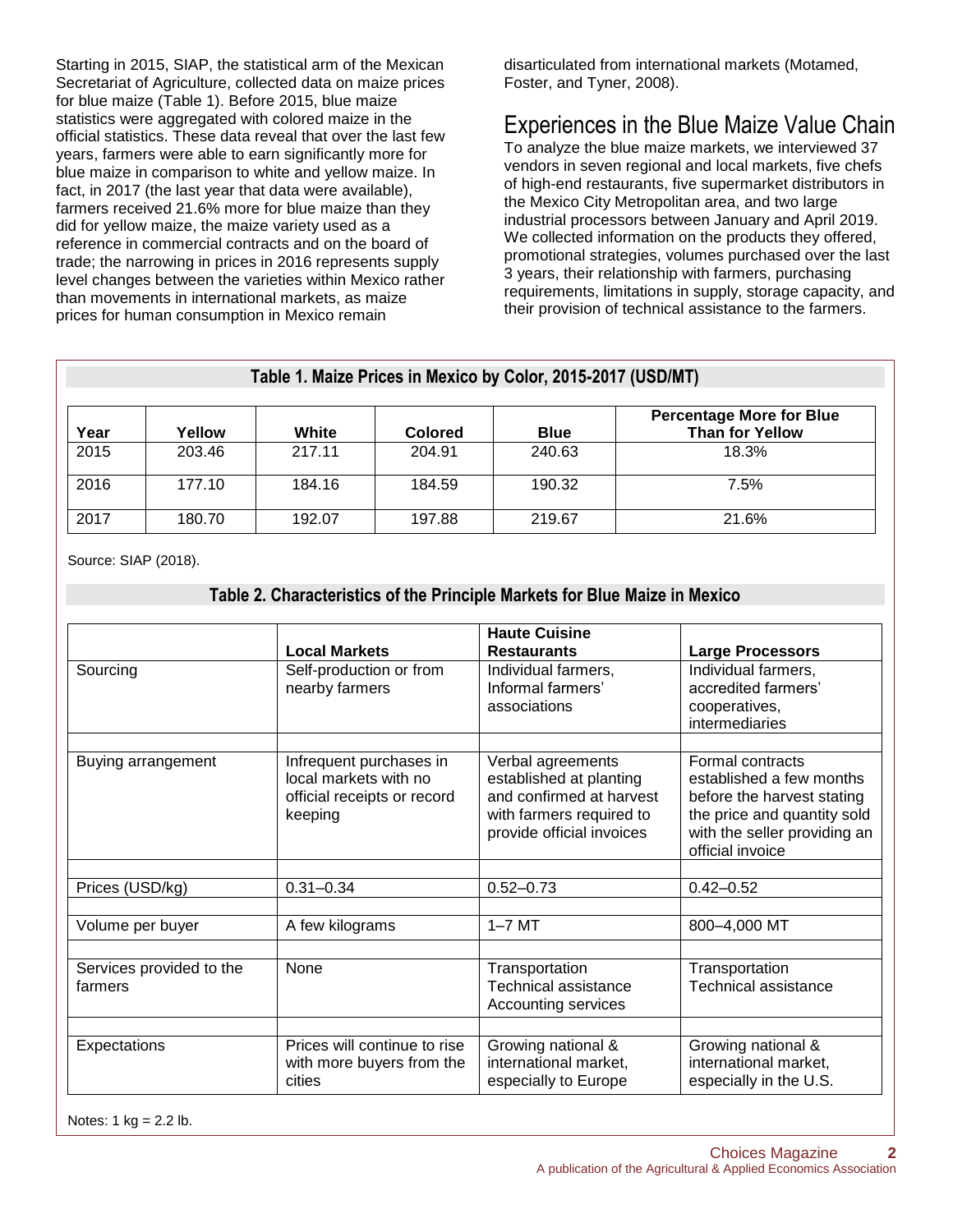### *Local Markets*

In local markets, smallholders sell a few kilograms of maize, mainly directly to small processors, local millers, or tortilla makers, in local markets in rural communities or wholesale markets in regional cities. All sales are informal, with no receipts and few records kept. These farmers grow, market, and sometimes mill the maize into flour, the main ingredient used in traditional dishes or tortillas. Women often complete these processing activities, which provides them with an additional income source. They can earn 2–3 times more than they would by selling grain in the market or to intermediaries, the main alternative for their grain besides self-consumption or for livestock feed. In regional markets around Mexico City, smallholders sell their blue maize at a higher price than white maize, on average 40% more (0.25 USD/kg for white maize compared to 0.35 USD/kg of blue maize). Consumers and farmers in these local markets have developed a long-term commercial relationship. Over the last 3 years, the farmers' client base has been growing especially as chefs from high-end restaurants in Mexico City and other large regional cities have frequented these markets seeking out these colored grains and byproducts such as maize flour or blue husks to make handicrafts (Table 2).

### *High-End Restaurants*

Since 2016, a growing demand for restaurants serving traditional Mexican foods made from local ingredients has led to a boom in high-end restaurants offering such products. A part of their business model is creating an experience where their clientele feels connected with traditional, smallholder farmers in support of conserving native maize varieties and spurring rural development. Many are encouraging their farmer suppliers to obtain organic certification, as their customers are demanding organic products. To achieve this objective as well as increase the supply of blue maize to meet the exploding demand for blue maize products, some of the restaurants have started partnering with research centers, NGOs, and governmental institutions to provide extension services to these farmers.

The restaurant managers we interviewed purchase blue maize directly from maize farmers with whom they have a long-term relationship, allowing them to base their commercial relationship in trust without the need for written contracts. These direct relationships allow restaurant managers to work closely with farmers and address any challenges in meeting the grain quality requirements. Such open communication was critically important when the business relationship was first established. Farmers comply in providing quality grain and restaurants pay above market prices, consistently buy their maize, pay on time, and provide transportation for the grain. According to the farmers, receiving twice the local market price for their maize is enough to incentivize them to comply with these standards and maintain the relationship.

Even with all this goodwill, many challenges inhibit the development of this market. Farmers' lack bank accounts and are unable to provide official invoices, which limits restaurants' ability to make large purchases from them. One of the restaurant managers we interviewed described how he assisted farmers in opening bank accounts and used his own accountants to support farmers in issuing the proper receipts. Restaurants are further challenged by having nowhere to store the grain, forcing them to make weekly or biweekly purchases. Farmers also do not have access to quality storage facilities; they store the maize cobs in burlap or plastic sacks. With such poor storage conditions, restaurants only have secure source of grain for 5 months, from harvest in November to March, when the grain begins to spoil. Blue maize is particularly difficult to store and spoils quicker, as it is softer than white and yellow maize (Cortés-Gómez et al., 2005).

Even with all these challenges, the blue maize market in the restaurant sector continues to grow. Over the past 5 years, the number of restaurants that source blue maize has multiplied. The most experienced chef, with near a decade of experience sourcing blue maize, commented, "At the beginning of 2016, we were the only business in this market. Now there are five of us." With such growth in demand for blue maize, farmers cannot keep up with this demand. There is a need for additional farmers to participate in these marketing arrangements. The traditional method of seed production limits farmers' capacity to produce enough to meet demand and quickly expand (Lerner and Appendini, 2011). Nonetheless, restaurant managers are optimistic about opportunities to market blue maize in their businesses. Over the next 5 years, two restaurant managers mentioned that they have plans to increase the number of clients and restaurants in Mexico and to even export some of their product, particularly to consumers with Mexican heritage in the United States.

#### *Large Maize Flour Millers*

The production of blue maize flour for large commercial markets is relatively new. The three largest maize flour millers have only been in business for the last 10 years. They claim that demand has skyrocketed over the last 3 years, straining their current capacity. Because of this growing demand and supply shortages, these businesses paid up to 40% more for blue maize than they did for white maize in 2019. They only paid 25% more for blue maize in 2016. Due to the seasonality of blue maize production and limited storage infrastructure, farmers store it and buyers make purchases annually during winter harvest in November and December. Such practices create high storage costs for these businesses, which would prefer to make purchases at least every 6 months. Just like the restaurant managers, buyers for these large agribusinesses are challenged in encouraging farmers to provide formal receipts. Additionally, they require the farmers to sign written contracts. The buyers admit that the farmers are often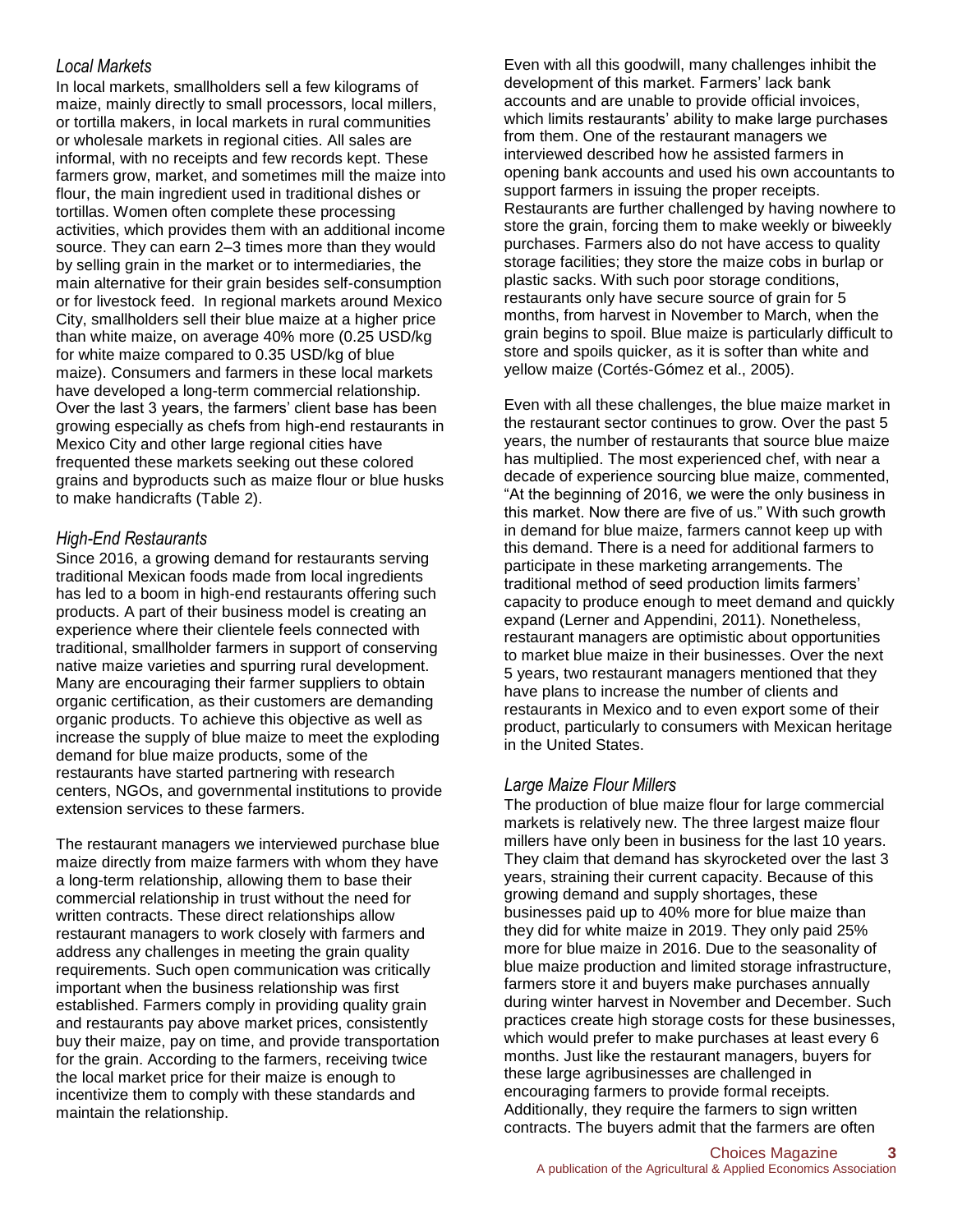leery of signing these contracts as they do not understand the complex language in them and are unfamiliar with such processes. Even though the buyers prefer to make direct purchases with farmers and their associations to avoid intermediaries and ensure farmers receive the highest prices, they continue to make purchases from intermediaries, as many farmers do not meet these legal requirements.

Like the restaurant managers, these millers are interested in assisting farmers enhance their production, so they are partnering with the Instituto Nacional de Investigaciones Forestales, Agrícolas y Pecuarias (INIFAP), the governmental agricultural research institution; universities; and international research centers to enhance farmers production. They are particularly interested in supporting research to develop hybrid varieties that produce homogeneous grains. Currently, each community has its own native blue maize variety with a wide variability in color and flavor qualities, inhibiting millers' ability to offer a consistent product. However, many farmers are reluctant to adopt new varieties because they are proud of the varieties that have been in their families for centuries. Even with these difficulties, the millers are hopeful. They see a growing demand in Mexico and the world for blue maize flour. One has exported 2 tons of maize flour to markets with a large Mexican diaspora in Spain and Italy in 2018 and another started keeping blue flour in its storage facilities near the U.S. border, hoping to expand into this market.

Opportunities in the Blue Maize Value Chain There is a rapidly growing demand for blue maize in domestic markets with an opportunity to open new international markets. These expanding markets offer large price differentials for blue maize compared to other maize varieties, with expectations that this differential will grow even more.

- Consumption of blue maize continues to be an important component of Mexican culture.
- Buyers from different parts of the country seek out blue maize and its products in local markets.
- Chefs in high-end Mexico City restaurants are promoting products made with native maize. Evidence suggests that consumption of these products is expanding outside these restaurants to various establishments in middle-class neighborhoods.
- In 2018, processors started to export blue maize flour to markets in the United States and Europe with plans to further expand in these markets.
- This growing demand has led to price increase over the last 3 years. Before, blue maize was the same price as white maize. Now, blue maize

is sold at twice the price or more than white maize.

- The private sector—both restaurants and larger processors—has taken a leading role in promoting rural development. They support small farmers in improving their production, implementing better post-harvest practices, and complying with tax and legal requirements.
- Boué et al. (2018) pointed out that the expansion of markets for blue maize could strengthen livelihood opportunities for rural communities and strengthen the economic independence of women who own the microenterprises that sell blue maize in the traditional markets and products made from this maize, especially tortillas.

### Challenges in the Blue Maize Value Chain

The booming blue maize market is in transition, from supplying local and informal market to increasingly sourcing formal markets for restaurants and larger millers looking to export, creating marketing opportunity for smallholder farmers in central Mexico. However, these changes are accompanied by many challenges that must be addressed to have impact at scale.

- Inadequate storage infrastructure and little knowledge of the best post-harvest practices means blue maize is only available between November and March.
- Little formality in traditional market has created a reality in which farmers and their associations are unprepared to meet the requirements of larger processors and restaurants, which require bank accounts, formal contracts, and legally acceptable invoices.
- There is an overall lack of awareness and consistency in prices, nowhere to consult blue maize prices nor any mechanism to collect them since prices vary widely by type of buyer and place of production.
- The great diversity of blue maize varieties complicates processors' ability to produce the homogeneous flour and other products that their customers desire.
- Buyers face high transaction costs in collecting blue maize from individual farmers and in local markets instead of buying from the centralized collection centers of organized groups.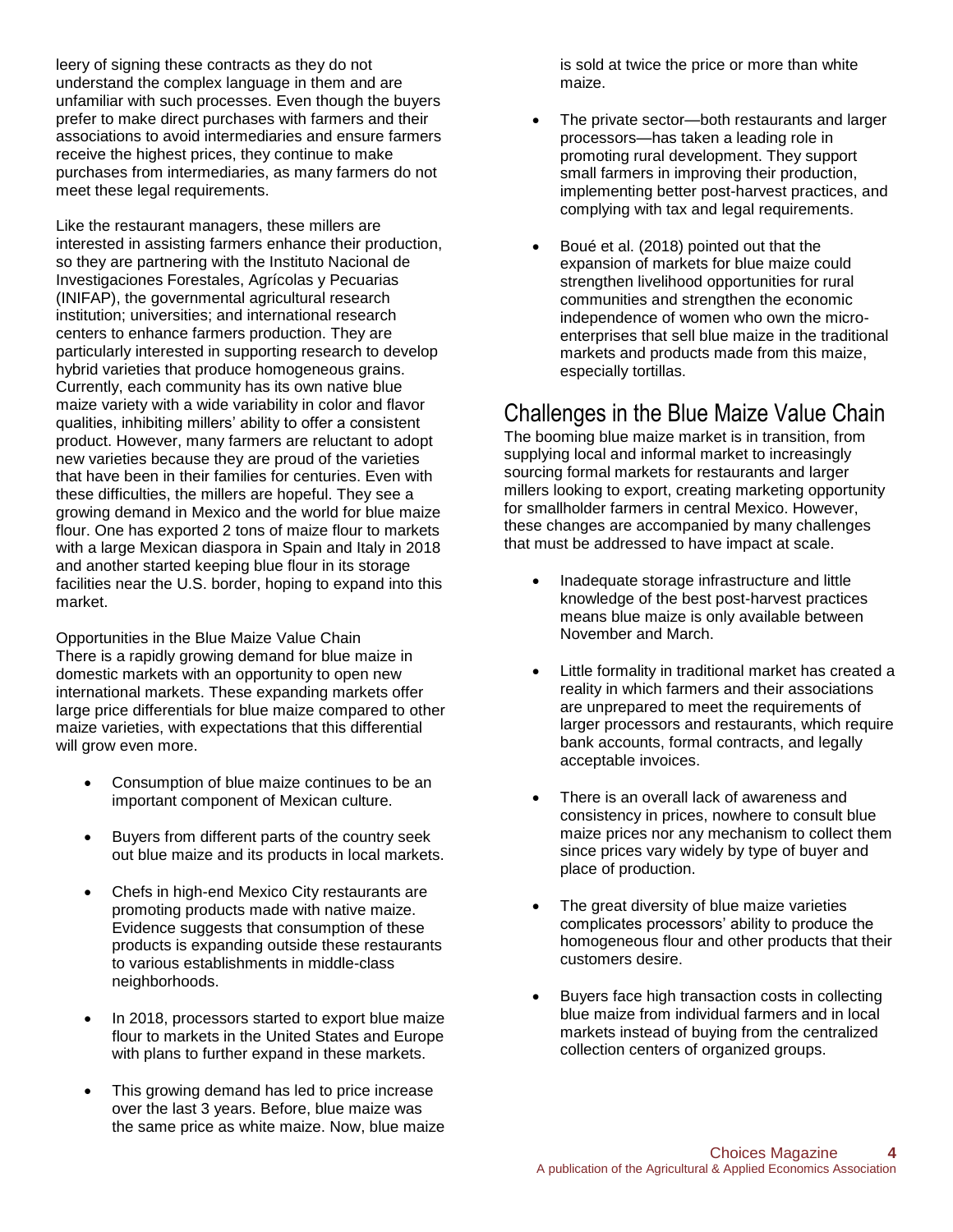## Recommendations to Improve the Functioning of the Blue Maize Vale Chain

Our research has identified potential areas for policy action. While we were able to draw some preliminary conclusions from this value chain study, evidence based on larger samples and more rigorous designs is needed to draw definite conclusions and triangulate these results. Nonetheless, the our evidence indicates there is a need for coordination among businesses and institutions that support blue maize farmers to provide technical assistance in production and marketing, encourage farmers to jointly market their crop, share price information, facilitate the construction or improvement of storage infrastructure, and provide seeds that produce homogeneous and consistent grain.

 Farmers and their organizations require training on the adoption of best production and postharvest practices, forming and maintaining farmer organizations, and marketing their products. Such efforts must extend beyond production to include basic farm management skills such as understanding contracts,

maintaining bank accounts, complying with tax and other regulations, and implementing strategic plans.

- An electronic price platform collecting pricing data from all purchasing points is necessary for the overall market transparency and fairness.
- Farmers' organizations require access to credit and other financial assistance to build or improve their storage infrastructure in order to ensure the quality of their grain and ensure they have product to sell throughout the year, smoothing out supply and price shocks during the off season.
- For farmers to take full advantage of the growing markets from the large millers, research institutions need to work with farmers to analyze their blue maize varieties and develop varieties that are more productive, are disease resistant, have a longer storage life, and meet these buyers' standards.

### For More Information

- Antonio Miguel, M., J. Arellano Vázquez, G. García de los Santos, S. Miranda Colín, J. Mejía Contreras, and F. González Cossío. 2004. "Variedades de Maíz Azul Chalqueño Seleccionadas por Múltiples Caracteres y Estabilidad del Rendimiento*.*" *Revista Fitotecnia Mexicana* 5: 9–15.
- Arslan, A., and J.E. Taylor. 2009. "Farmers' Subjective Valuation of Subsistence Crops: The Case of Traditional Maize in Mexico." *American Journal of Agricultural Economics* 91(4): 956–972.
- Bordi, I.V. 2006. "The 'Authentic' Taco and Peasant Women: Nostalgic Consumption in the Era of Globalization." *Culture & Agriculture* 28(2): 97–107.
- Boué, C., S.L. Ridaura, L. M.R. Sánchez, J. Hellin, and M.F. Ponce. 2018. "Local Dynamics of Native Maize Value Chains in a Peri-Urban Zone in Mexico: The Case of San Juan Atzacualoya in the State of Mexico." *Journal of Rural Studies* 64: 28–38.
- Cortés-Gómez, A., E. San Martín-Martínez, F. Martínez-Bustos, and G. Vázquez-Carrillo. 2005. "Tortillas of Blue Maize (*Zea mays* L.) Prepared by a Fractionated Process of Nixtamalization: Analysis Using Response Surface Methodology." *Journal of Food Engineering* 66: 273–281.
- Díaz Mora, D. 2016. "Valor Social, Económico y Nutracéutico de los Maíces Nativos Pigmentados en Localidades de Puebla y Tlaxcala: Su Rescate y Revalorización." MS Thesis, Colegio de Postgraduados.
- De Migeul, R. 2019, February 28. "El Regreso del Maíz Nativo en México: Desde Chefs de la Talla de Enrique Olvera hasta Organizaciones Civiles como la Alianza por Nuestra Tortilla Buscan Promover los Granos Nativos frente a las Harinas Industrializadas." *El País*. Available online: [https://elpais.com/sociedad/2019/03/01/actualidad/1551394854\\_627095.html](https://elpais.com/sociedad/2019/03/01/actualidad/1551394854_627095.html)
- Fernández-Suárez, R., L. Morales-Chávez., and A. Gálvez-Mariscal. 2013. "Importancia de los Maíces Nativos de México en la Dieta Nacional: Una Revisión Indispensable." *Revista Fitotecnia Mexicana* 36(3-S3-A): 275.
- Hellin, J., and A. Keleman. 2013. "Las Variedades Criollas del Maíz, los Mercados Especializados y las Estrategias de Vida de los Productores." *LEISA Revista de Agroecología* 29(2): 9–14.